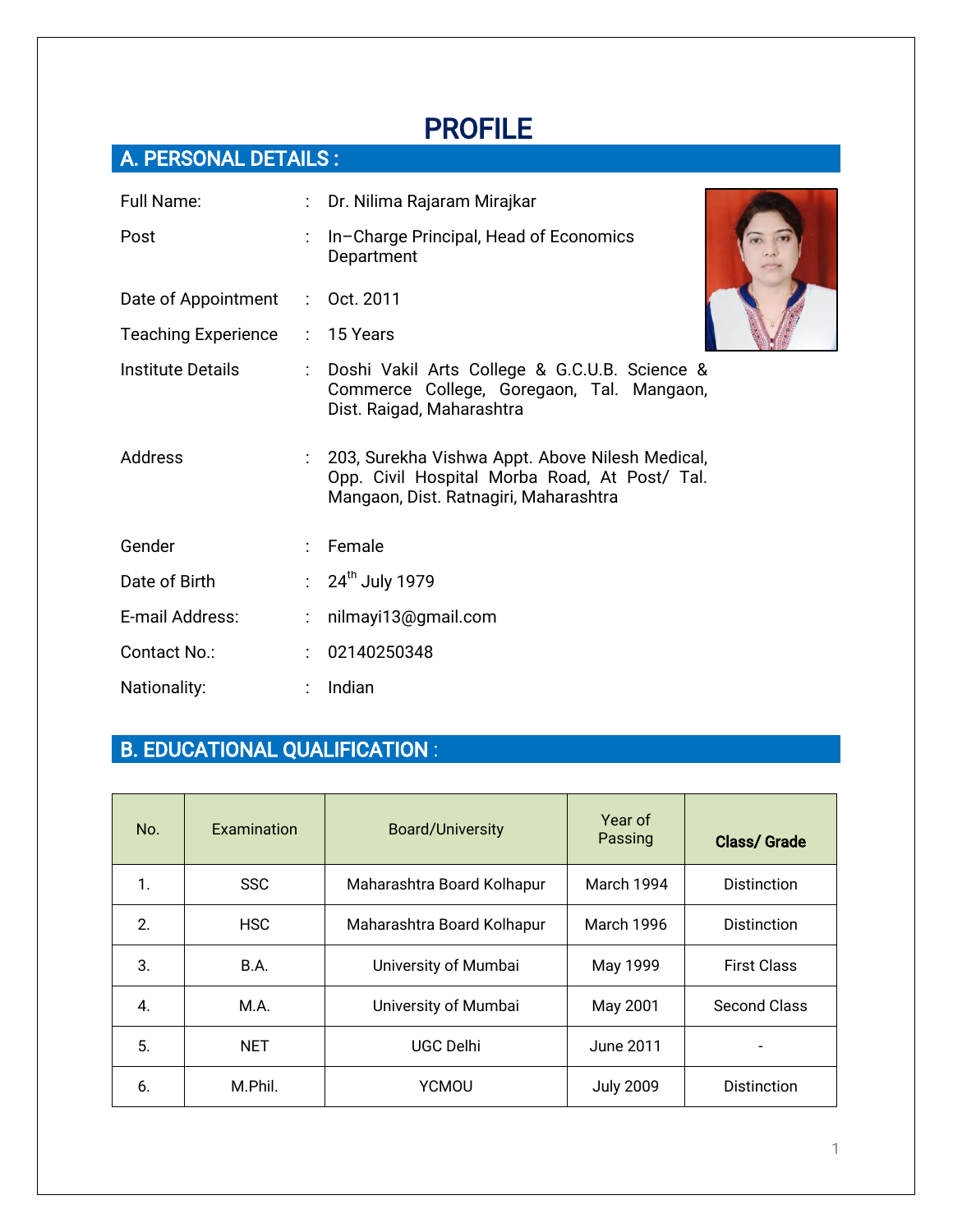|    | Ph.D.             | Shivaji University Kolhapur | Nov. 2019 | - |
|----|-------------------|-----------------------------|-----------|---|
| o. | L.L.B. (appeared) | University of Mumbai        | 2020      | - |

### C. ADDITIONAL EDUCATIONAL QUALIFICATION :

| No. | <b>Examination</b> | Institute/Board | Year of<br>Passing | Class / Division   |
|-----|--------------------|-----------------|--------------------|--------------------|
| . . | MS-CIT             | <b>MKCL</b>     | <b>July 2004</b>   | <b>Distinction</b> |

### D. ORIENTATION/REFRESHER COURSES:

| No. | <b>Course Type</b>        | Title                                                               | Year                                                               | Organised/Centre by                                                                |
|-----|---------------------------|---------------------------------------------------------------------|--------------------------------------------------------------------|------------------------------------------------------------------------------------|
| 1.  | <b>Orientation Course</b> | <b>General Orientation</b><br>Program                               | $12^{\text{th}}$<br>Feb.<br>2014 to 13 <sup>th</sup><br>March 2014 | Academic Staff College,<br><b>University Pune</b>                                  |
| 2.  | <b>Refresher Course</b>   | Human Rights                                                        | 19 <sup>th</sup><br>Sep<br>2016 to $9^{th}$<br>Oct. 2016           | D.Y. Patil College of Law,<br>Pimpri Pune                                          |
| 3.  | <b>Refresher Course</b>   | FDP Advanced Research<br>Methodology Tools and<br><b>Techniques</b> | 30 <sup>th</sup><br>Jan<br>2021<br>-14<br>to<br>Feb. 2021          | Online two-week<br>Interdisciplinary                                               |
| 4.  | <b>Refresher Course</b>   | <b>Blended learning &amp;</b><br><b>Flipped Classroom</b>           | $2^{nd}$<br>Mar.<br>2021 to 22th<br>Mar. 2021                      | Ramanujan College,<br>University of Delhi,<br>Ministry of Education.<br>(PMMMNMTT) |
| 5.  | <b>Refresher Course</b>   | Research Methodology &<br>Data Analysis                             | $24^{\text{th}}$<br>Mar.<br>to $7th$<br>2021<br>April 2021         | Ramanujan College,<br>University of Delhi,<br>Ministry of Education.<br>(PMMMNMTT) |

### E. MINOR RESEARCH PROJECT:

| No. | Year    | <b>Title</b>                                                            | <b>Funds</b> |
|-----|---------|-------------------------------------------------------------------------|--------------|
|     | 2017-18 | Industrial & Financial Development of Raigad<br>District in Maharashtra | $30,000/-$   |

#### F. FACULTY DEVELOPMENT PROGRAM & SHORT TERM COURSES: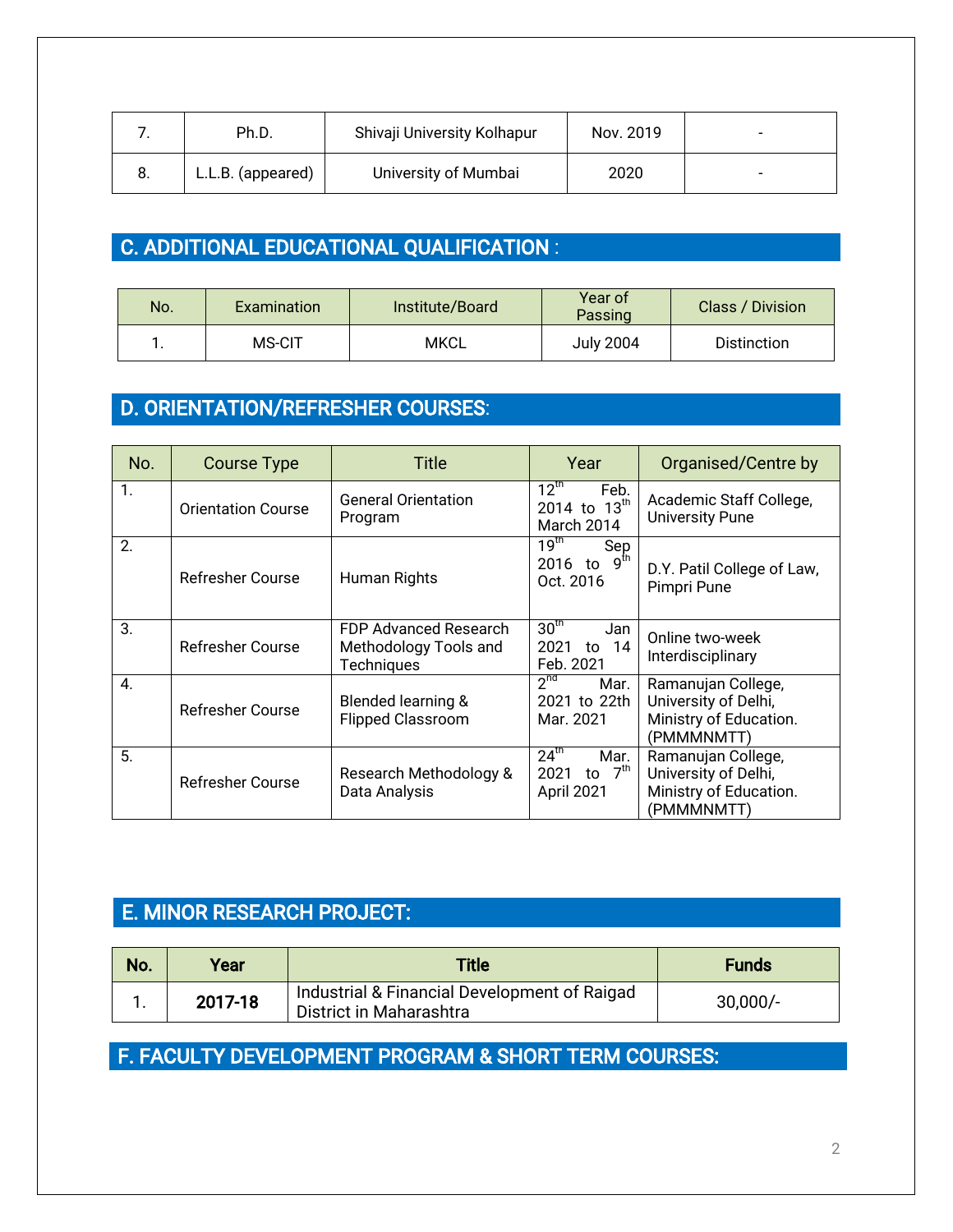| No. | Course<br><b>Type</b> | <b>Title</b>                                                                                                               | Year                                                           | Organised/Centre by                                                                                                                                                                 |
|-----|-----------------------|----------------------------------------------------------------------------------------------------------------------------|----------------------------------------------------------------|-------------------------------------------------------------------------------------------------------------------------------------------------------------------------------------|
| 1.  | <b>FDP</b>            | <b>Faculty Development</b><br>Programme on Research<br>Methodology on BFSI Sector                                          | 3rd June 2020 to<br>12 <sup>th</sup> June 2020                 | Sydenham Faculty<br><b>Development Centre</b><br>(SFDC) Mumbai Under<br>Pandit Madan Mohan<br>Malviya National Mission<br>on Teachers and Teaching<br>(PMMMNMTT) MHRD<br>New Mumbai |
| 2.  | <b>FDP</b>            | <b>Faculty Development</b><br>Programme on E-Contents and<br>ICT Tools for Innovative and<br><b>Effective Teaching</b>     | $6th$ July 2020 to<br>12 July 2020                             | IQAC and Development of<br><b>Education Nandalal</b><br><b>Borgohain City College</b><br>Dibrugarh Assam                                                                            |
| 3.  | <b>FDP</b>            | <b>Faculty Development</b><br>Programme on E-Content<br>Development                                                        | 27 <sup>th</sup> july 2020 to<br>31 <sup>st</sup> july 2020    | <b>Guru Angad Dev Teaching</b><br>Learning Center. A Center<br>of MHRD under<br>(PMMMNMTT)                                                                                          |
| 4.  | <b>FDP</b>            | <b>Faculty Development</b><br>Programme on Advancing<br>Towards Sustainable Teaching,<br>Learning and Evolution<br>Methods | 10 <sup>th</sup> Aug. 2020<br>to 14 Aug. 2020                  | <b>Sydenham Faculty</b><br><b>Development Centre</b><br>(SFDC) Mumbai Under<br>(PMMMNMTT) MHRD,<br>New Delhi                                                                        |
| 5.  | <b>FDP</b>            | <b>Faculty Development</b><br>Programme on Transforming<br>Lifestyle though Yoga Darshan<br>and ITS functional             | 20 <sup>th</sup> Nov. 2020<br>to 26 <sup>th</sup> Nov.<br>2020 | Teaching, Learning Center,<br>Ramanujan College,<br>University of Delhi under<br>(PMMMNMTT) MHRD                                                                                    |
| 6.  | <b>FDP</b>            | <b>Faculty Development</b><br>Programme on Research<br><b>Methods Analytical Techniques</b>                                | 17 <sup>th</sup> June 2020<br>23rd June 2020                   | M.B. HARRIES college of<br>Arts & A.E. Kalsekar<br>College of Commerce &<br>Management Nalasopara,<br>Dist. Palghar                                                                 |
| 7.  | <b>FDP</b>            | <b>Faculty Development</b><br>Programme on An Innovative<br>Modal for Knowledge Creation                                   | $1st$ Aug. 2018 to<br>5 <sup>th</sup> Aug. 2018                | Dr. Babasaheb Ambedkar<br><b>Technological University,</b><br>Lonere                                                                                                                |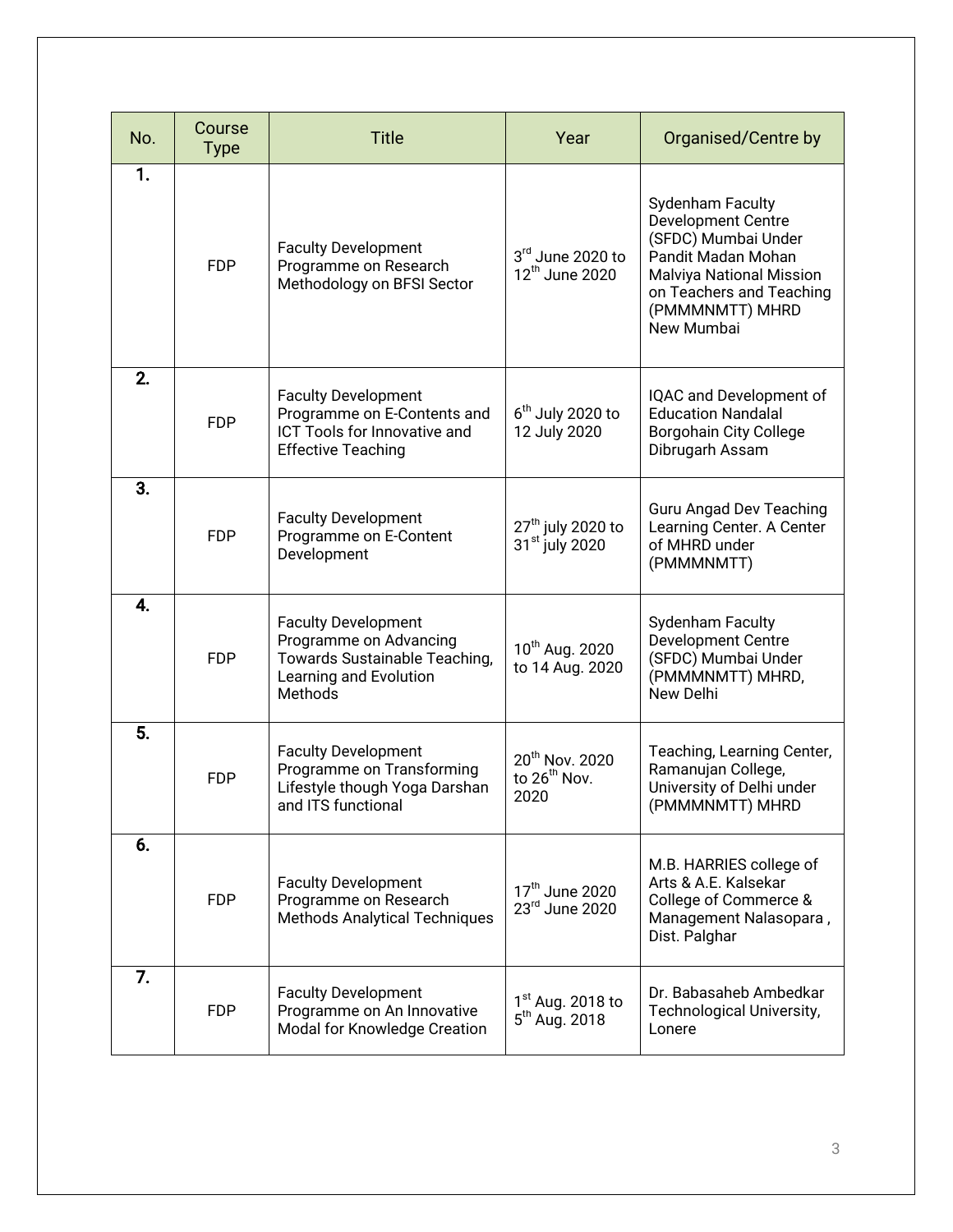| 8. | <b>FDP</b> | <b>Faculty Development</b><br>Programme on Excellence<br><b>Through Quality Education</b> | . 7 <sup>th</sup> Feb. 2015 to<br>8 <sup>th</sup> Feb. 2015 | <b>VSMSIBM Khed</b>                              |
|----|------------|-------------------------------------------------------------------------------------------|-------------------------------------------------------------|--------------------------------------------------|
| 9. | <b>FDP</b> | Usage of Technology in covid -<br>19                                                      | $28^{th}$ May to $2^{nd}$<br>June 2020                      | Terna Engineering College,<br>Nerul, Navi Mumbai |

#### G. WORKSHOP ON REVISED SYLLABUS:

| <b>Type</b> | Subject/Theme                                                                           | <b>Organised By</b>         | <b>Year/Month</b>                                                                                |
|-------------|-----------------------------------------------------------------------------------------|-----------------------------|--------------------------------------------------------------------------------------------------|
| Workshop    | Credit & Grading system in the<br>subject of S. Y. BA Economics<br>11 & 111 workshop    | 27 <sup>th</sup> June 2012. | Pragati College of Arts<br>Commerce Dombivali Thane<br><b>University</b>                         |
| Workshop    | Syllabus Revision of S.Y.<br>Bcom & Paper pattern of F.Y.<br>Bcom & T. Y. Bcom workshop | $5th$ July 2013             | Pillai college of Arts,<br>Commerce & Science Panvel<br>University                               |
| Workshop    | Syllabus Revision of T.Y.B.com                                                          | $28th$ June 2014            | Pillai College of Arts<br>Commerce and Science,<br><b>Panvel University</b>                      |
| Workshop    | Syllabys revision of F.Y.B.A.<br>(Sem-I) Business Economics                             | 15 <sup>th</sup> Oct. 2016  | J.S.M. College Alibag, Raigad<br><b>University</b>                                               |
| Workshop    | Syllabus Revision of F.Y.B.A.<br>(Sem II) Business Economics                            | $1st$ Dec 2016              | D. G. Tatkare College Tal<br><b>Raigad University</b>                                            |
| Workshop    | Revised syllabus of S.Y.com-<br><b>Business Economics of Sem</b><br>III/IV              | $29th$ June 2017            | R.P Gogate College of Arts<br>and Science and R.v<br>Jogalekar college of<br>commerce (workshop) |
| Workshop    | Revised Syllabus of SYBA<br>Economic (Paper-II and III)                                 | 17 <sup>th</sup> June 2017  | KG Joshi college of Arts and<br>NG Bedekar College of<br>commerce Tane-workshop                  |
| Workshop    | Syllabus Revision of T.Y.B.com<br>(sem varel VI) Business<br>Economics                  | 30 <sup>th</sup> June 2018  | Pillai college of Arts<br>commerce and science New<br>panvel- Workshop                           |

# H. WORKSHOP/CONFERENCE/SEMINAR/WEBINAR:

| <b>UNIVERSITY LEVEL</b> |                                          |                                                                                      |                               |  |  |
|-------------------------|------------------------------------------|--------------------------------------------------------------------------------------|-------------------------------|--|--|
| <b>Type</b>             | Subject/Theme                            | <b>Organised By</b>                                                                  | <b>Year/Month</b>             |  |  |
| Workshop                | API & PBAS Format workshop               | D. V. College & G.C.O.B.<br>Science & Commerce<br>College Goregaon Raigad<br>College | 28 <sup>th</sup> Octobar 2012 |  |  |
| Workshop                | Violence<br>Women<br>Against<br>workshop | College<br>Raigad<br>J.S.M<br><b>University</b>                                      | 30 <sup>th</sup> July 2013    |  |  |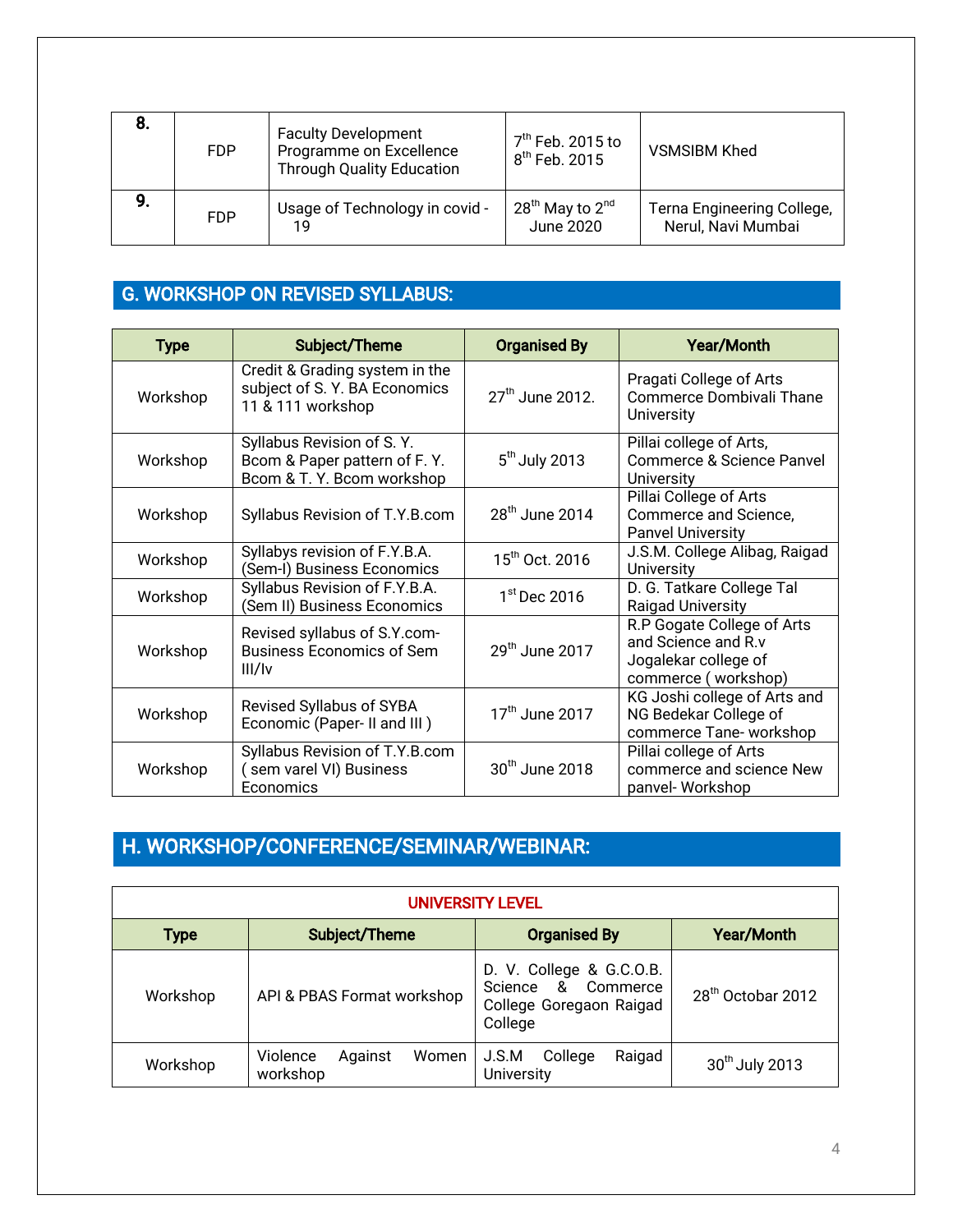| Conference | Women's Empowerment                                                                  | Manohar Hari<br>Shri<br>Khapne College of Arts<br>and Commerce Pachal<br><b>University</b>  | $20^{th}$ Dec. 2014        |
|------------|--------------------------------------------------------------------------------------|---------------------------------------------------------------------------------------------|----------------------------|
| Workshop   | youth Festival                                                                       | Dr. Babasaheb Ambedkar<br>college of Arts Science<br>and commerce, Mahad<br>Raguel workshop | 10 <sup>th</sup> july 2018 |
| Workshop   | NSS planning Session                                                                 | KLE college<br>Kalamboli<br>Navi Mumbai                                                     | 23rd July 2018             |
| Workshop   | NSS Evaluetion session of<br>Distncts- Raigad, Ratnagiri<br>and dindhudurg 2018-2019 | C.K.T Arts commerce and<br>seece college new Panvel<br>Workshop                             | $13th$ March 2019          |
| Workshop   | Avishkar Research<br>Convention 2019 - 2020                                          | Dosn vakil Arts seince<br>and commerce college,<br>Goregav Dist-Raigad                      | 22 <sup>nd</sup> July 2019 |

| <b>STATE LEVEL</b> |                                                                                          |                                                                          |                           |  |
|--------------------|------------------------------------------------------------------------------------------|--------------------------------------------------------------------------|---------------------------|--|
| <b>Type</b>        | Subject/Theme                                                                            | <b>Organised By</b>                                                      | <b>Year/Month</b>         |  |
| Conference         | Indian Economy<br>Trend in<br>Conference                                                 | Manohar<br>Hari<br>Shri<br>Khapne College of Arts<br>and Commerce Pachal | 14th March 2015           |  |
| Webinar            | Physical and Mental Health<br>and Financial Planning in<br>covid 19 infection conditions | Huzupaga Mahila Vaniya<br>Mahavidyalaya, Pune                            | 24 <sup>th</sup> May 2020 |  |
| Webinar            | सेवा पुस्तक व सेवा विषयक बाबी                                                            | सेंट<br>जोसेफ<br>महाविद्यालय,<br>सत्पाळा, विरार                          | २५ मे २०२०                |  |
| Webinar            | Covid $19$ – Challeges and<br>Opportunities in Rural<br>Development                      | Arts<br>Commerce<br>and<br>Science college, Jawhar,<br>Palghar           | 25 <sup>th</sup> May 2020 |  |

| <b>NATIONAL LEVEL</b> |                                                                               |                                                 |                                            |  |
|-----------------------|-------------------------------------------------------------------------------|-------------------------------------------------|--------------------------------------------|--|
| <b>Type</b>           | Subject/Theme                                                                 | <b>Organised By</b>                             | <b>Year/Month</b>                          |  |
| Seminar               | <b>Tourism Development</b>                                                    | S. K. Patil sindhudurg<br>Mahavidyalay Malvan   | 28 <sup>th</sup> 29 <sup>th</sup> Jan 2011 |  |
| Seminar               | Challenges<br>before<br>Indian<br>Agriculture in Recent period                | Bhaurao<br>patil<br>kamveer<br>college Islampur | $4^{th}$ – $5^{th}$ Feb 2011               |  |
| Seminar               | of E<br>commercerin<br>Role<br>Everdeveloping<br>Economics<br>System in India | Mahavidyalay<br>Mahavir<br>Kolhapur             | $15^{th}$ – $16^{th}$ Feb 2011             |  |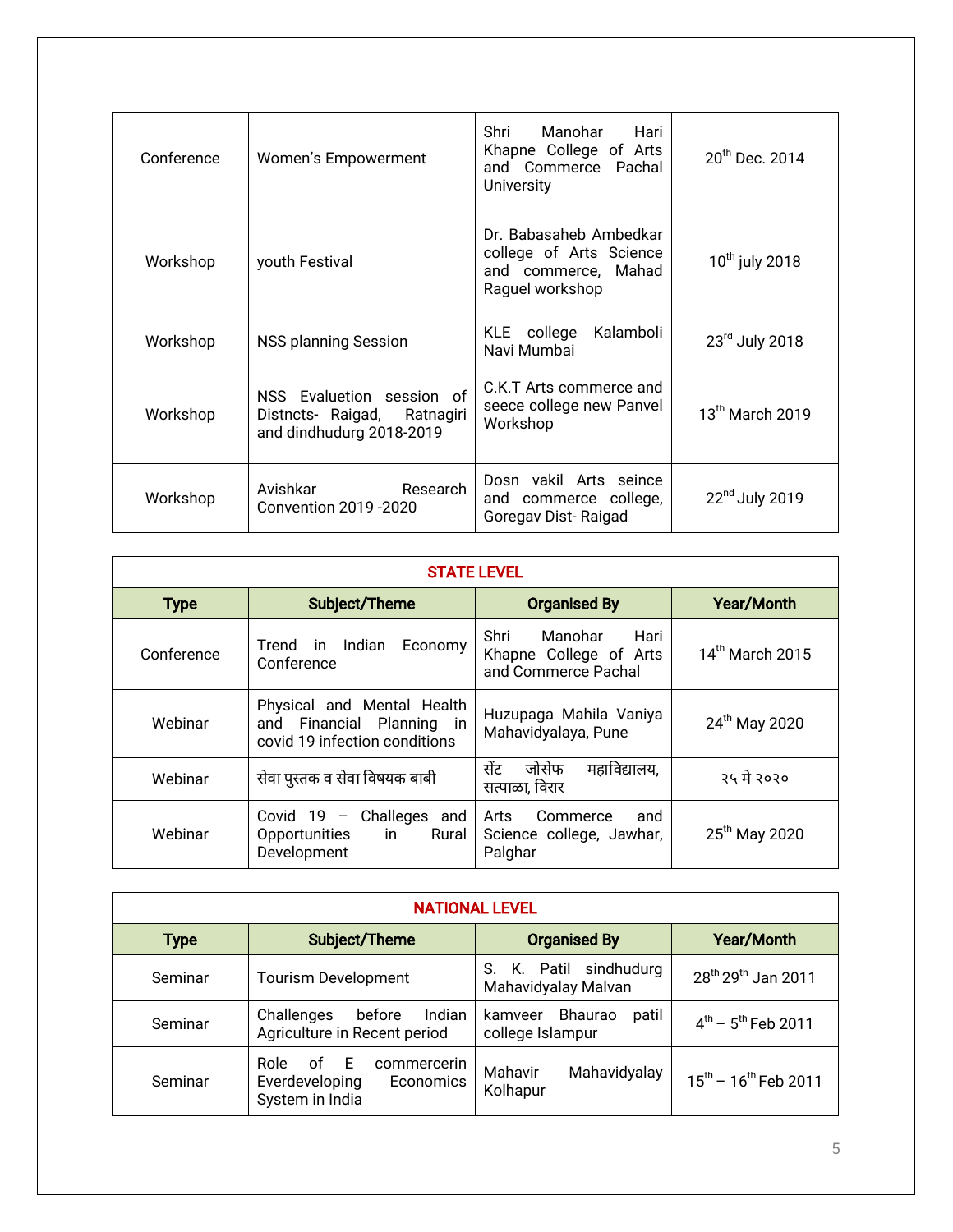| Conference | जैतापूर अणूऊर्जा प्रकल्प कोकणच्या<br>औद्योगिक विकासातील महत्वाचा टपा.                          | Mahavir<br>Mahavidyalay<br>Kolhapur                                                             | $22^{th}$ – $24^{th}$ Feb 2011               |  |
|------------|------------------------------------------------------------------------------------------------|-------------------------------------------------------------------------------------------------|----------------------------------------------|--|
| Seminar    | कोल्हापूर जिल्ह्यातील आधुनिक फुल<br>शेतीचा अभ्यास                                              | College of Arts Kowad                                                                           | $1st - 2nd March 2011$                       |  |
| Seminar    | Problems and Prospects of<br>Agriculture in Draught                                            | Arts,<br>Science<br>&<br>Commerce College<br>Ramanadnagar, Sangali.                             | 10 <sup>th</sup> August 2011                 |  |
| Workshop   | डॉ. बाबासाहेब आंबेडकर यांचे<br>अर्थशास्त्रीय विचार आणि सद्यस्थिती                              | डॉ. बाबासाहेब<br>आंबेडकर<br>महाविद्यालय, महाड                                                   | 5 <sup>th</sup> Feb. 2013                    |  |
| Seminar    | Role of Agro Tourism in socio<br>Econimic Development of<br>South kokan                        | Mohanrao Patangrao<br>Patil<br>Mahavidyalay<br>Borgaon Sangli                                   | $24^{\text{th}}$ – 25 <sup>th</sup> Jan 2014 |  |
| Conference | Role of Agriculture Sector in<br>Economic Development of<br>India                              | D.G. Tatkare Arts and<br>Commerce College, Tala-<br>Raigad                                      | 11 <sup>th</sup> Sept. 2014                  |  |
| Conference | Role of Agri Industries in the<br>Development<br>of<br>rural<br>economy                        | Tikambhai Mehta College<br>Mavgaon Raigad                                                       | 15 <sup>th</sup> April 2017                  |  |
| Webinar    | World Economy on Tenter<br>hook and Indian Economy<br>Road Ahead                               | Mahatma Night Degree<br>college<br>of<br>Arts<br>and<br>Commerce<br>Chembur<br>Mumbai           | 28 <sup>th</sup> - 29 <sup>th</sup> May 2020 |  |
| Webinar    | Reading Advisory Service :<br>need of the time                                                 | <b>MIT</b><br>Academy<br>of<br>Engineering Alandi, Pune                                         | 13th May 2020                                |  |
| Webinar    | Leadership Innovation<br>and<br>creative in Libraries                                          | MIT Academy<br>of<br>Engineering - Alandi,<br>Pune                                              | 14 <sup>th</sup> May 2020                    |  |
| Webinar    | Effective use of E-Resources   R.A. Podar College of<br>for Teaching, Learning and<br>research | And<br>Commerce<br>Economics - Mumbai                                                           | 18 <sup>th</sup> May 2020                    |  |
| Webinar    | Cyber Security and cyber Law                                                                   | Doshi Vakil Arts college<br>and G.C.U.B. Science and<br>College<br>Commerce<br>Goregaon, Raigad | 20 <sup>th</sup> May 2020                    |  |
| Webinar    | E-Learning to e-teaching                                                                       | Doshi Vakil Arts college<br>and G.C.U.B. Science and<br>Commerce<br>College<br>Goregaon, Raigad | 26 <sup>th</sup> May 2020                    |  |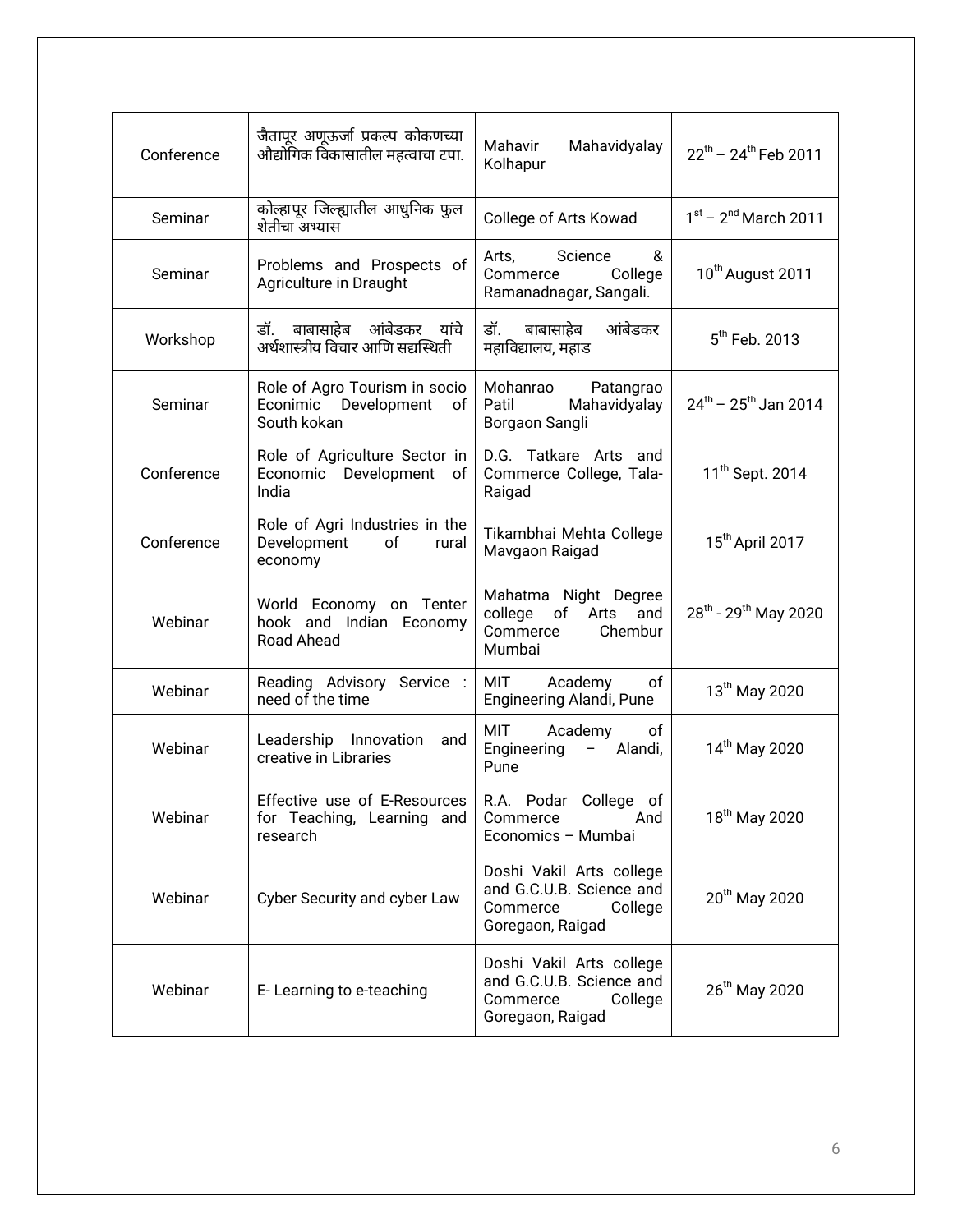| Webinar | Role of IQAC in Acedemic<br>Audit of higher Educational<br>Institutions                 | Eknath B. Madhavi Senior<br>College<br>of<br>arts,<br>Commerce and Science,<br>Dombivali                                                          | 27 <sup>th</sup> May 2020             |  |
|---------|-----------------------------------------------------------------------------------------|---------------------------------------------------------------------------------------------------------------------------------------------------|---------------------------------------|--|
| Webinar | Finance<br>Careers<br>in<br>and<br>Accounting                                           | R.K. Talreja college of<br>Arts,<br>Science<br>and<br>Commerce, Ulhasnagar                                                                        | 30 <sup>th</sup> June 2020            |  |
| Webinar | Digital Transformation<br>in.<br>Educational Necessity<br>and<br>trends                 | Rizvi College of Arts<br><b>Science and Commerce</b>                                                                                              | $6th$ July 2020                       |  |
| Webinar | Beginners<br>guide to capital<br>Technical<br>Market<br>and<br>Analysis                 | M. I. Dahanukar College<br>of Commerce, Mumbai                                                                                                    | 24 <sup>th</sup> June 2020            |  |
| Webinar | Impact<br>of<br>Corona<br>and<br>Lockdown<br>different<br>on<br>sectors of the economy. | D.B.J. College Chiplun,<br>Ratnagiri                                                                                                              | 30 <sup>th</sup> Jan 2020             |  |
| Webinar | Covid 19 and Indian Economy                                                             | Jagat Arts Commerce<br>and Indiraben Hariharbhai<br>Patel<br>Science College<br>Goregaon, Dist. Gondia                                            | $22nd$ Jan 2020                       |  |
| Webinar | Economic<br>Package<br>Atmanirbhar and Revival of<br>Indian Economy"                    | Punyashlok Anilyadevi<br>Holkar Solapur University,<br>SOlapur                                                                                    | $6th$ July 2020                       |  |
| Webinar | Academic<br>Integrity<br>and<br>Quality Measuting tools in<br>Research and publication  | Rajaram College Kolhapur                                                                                                                          | $31st$ may 2020                       |  |
| Webinar | <b>IPR</b><br>and<br>E-Content<br>Development                                           | Rajaram College Kolhapur                                                                                                                          | $8^{th}$ - 10 <sup>th</sup> June 2020 |  |
| Webinar | <b>Current Economic Senario and</b><br>Way Ahead                                        | Sir sitaram<br>and Lady<br>Shantabai<br>Patkare<br>College<br>оf<br>Arts<br>and<br>Science and V.P. Varde<br>College of Commerce<br>and Economics | $8th$ Jun 2020                        |  |
| Webinar | of<br>Covid-19<br>Impicatins<br>pardemic on India economy<br>and way forward            | Babasaheb<br>Srimant<br>Deshmukh<br>Mahavidylay<br>At padi                                                                                        | 20 <sup>th</sup> July 2020            |  |
| Webinar | Import of covid-19 on Indian<br>Economy                                                 | <b>Udipur University</b>                                                                                                                          | 15 <sup>th</sup> June 2020            |  |
| Webinar | Education<br>Covid-19<br>During<br>pardemic situation                                   | Shri M.H.Khapare College<br>of Arts and commerce,<br>Pachal. Ratnagiri                                                                            | 18 <sup>th</sup> July 2020            |  |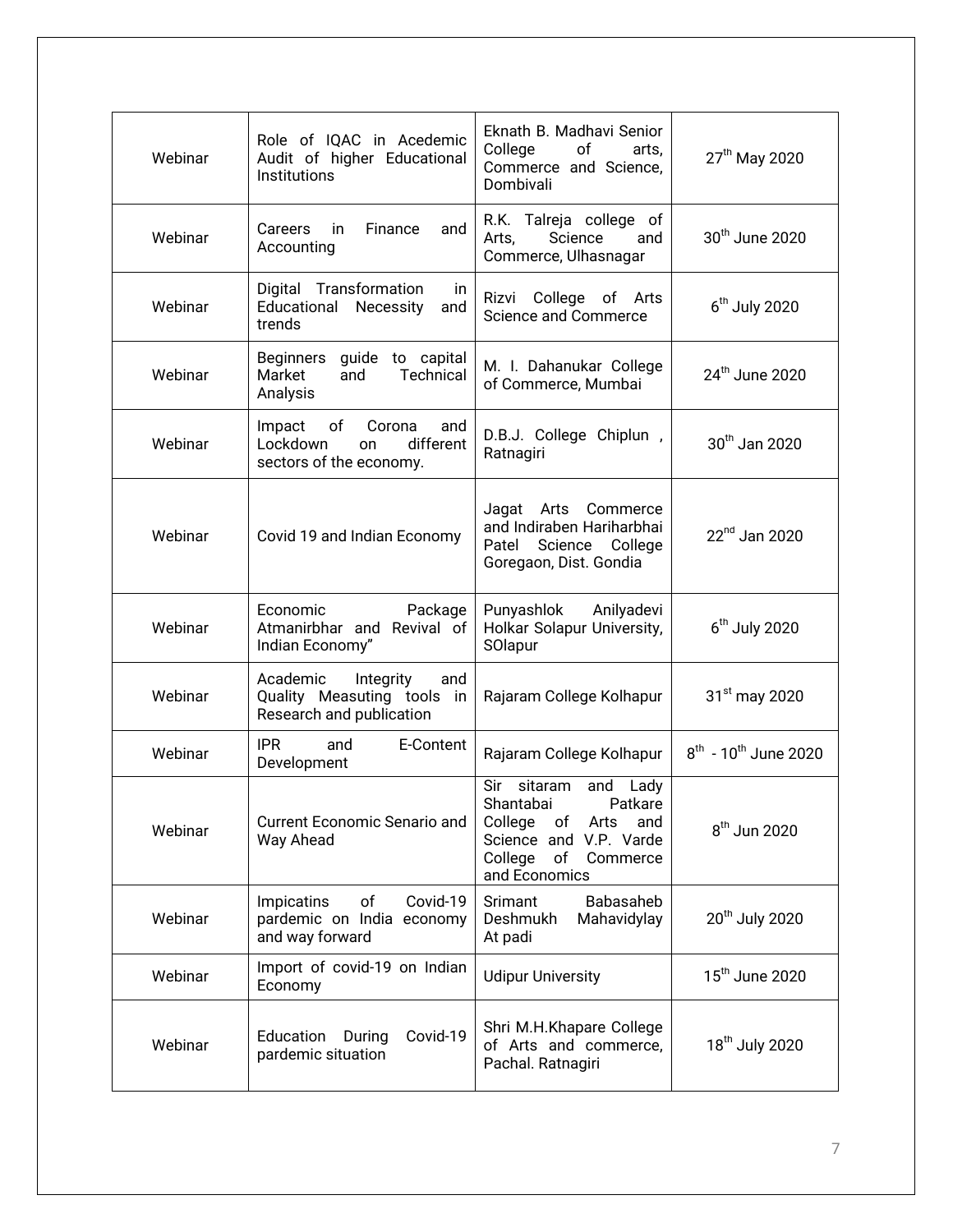| Webinar | Income Tax calculation for<br>teachers with two<br>college<br>options | Mumbai Economissts                   | 19 <sup>th</sup> July 2020 |
|---------|-----------------------------------------------------------------------|--------------------------------------|----------------------------|
| Webinar | <b>Investor Awareness program</b>                                     | M.L Kahanukar college of<br>commerce | $3rd$ July 2020            |

| <b>INTERNATIONAL LEVEL</b>                                                                      |                                                                                                              |                                                                                                                    |                                     |  |
|-------------------------------------------------------------------------------------------------|--------------------------------------------------------------------------------------------------------------|--------------------------------------------------------------------------------------------------------------------|-------------------------------------|--|
| <b>Type</b>                                                                                     | Subject/Theme                                                                                                | <b>Organised By</b>                                                                                                | <b>Year/Month</b>                   |  |
| Seminar                                                                                         | Rural Women Empowerment<br>Kamla College Kolhapur<br>and Enterprenership in South<br>international.<br>Kokan |                                                                                                                    | $25^{th}$ – $26^{th}$ March<br>2011 |  |
| Conference                                                                                      | Role of Agro Tourism in the<br>Socio Economics<br>Development of south kokan<br>conference International.    | Loknete Gopinath Munde<br>college Mandangad<br>Ratnagiri                                                           | 28 <sup>th</sup> January 2017       |  |
| Webinar                                                                                         | Colombo, Plan Staff<br>Digital Technology & E-based<br>Learning in TVET<br>College                           |                                                                                                                    | 11 <sup>th</sup> May 2020           |  |
| Webinar                                                                                         | Maintaining Quality of life<br>during Covid Era                                                              | The American College<br>Madurai                                                                                    | $3rd$ July 2020                     |  |
| Webinar                                                                                         | Etiquettes for skill feel<br>survival in modern era                                                          | VIVA Institute of<br>Management and<br>Research Virar, Dist.<br>Palghar                                            | $30th$ Jan 2020                     |  |
| Today's International<br>Conference Covid-19 Impact<br>Conference<br>on Indian's foreign policy |                                                                                                              | shantarambhau Gholop<br>arts, science and<br>Gotirambhau Pawar<br>commerce college Shivle<br>Tel Mumbai Dist-Thane | $2^{nd}$ - $3^{rd}$ June 2020       |  |

# I. PAPER PUBLISHED IN JOURNALS

| Year                                     | <b>Publication</b>                                                         | <b>Title</b>                                              | <b>ISBN No.</b>          | <b>Published By</b> | <b>Link</b>       |
|------------------------------------------|----------------------------------------------------------------------------|-----------------------------------------------------------|--------------------------|---------------------|-------------------|
| $Vol. - 1$<br>Issue XII<br>Jan -<br>2012 | <b>Indian Streams</b><br>Research Journal<br>Laxmi Publication,<br>Solapur | राष्ट्रीय फलोत्पादन<br>अभियानाची कार्यप्रणाली             | <b>ISSN</b><br>2230-7850 | 41625 (UIF)         | <b>Click Here</b> |
| Jan. $-$<br>Mar.<br>2013                 | मराठी अर्थशास्त्र परिषदेचे<br>त्रैमासिक अर्थसंवाद                          | कृषी-पर्यटन – शेती<br>उत्पन्नाची दिशा                     | <b>ISSN</b><br>0973-8452 |                     | <b>Click Here</b> |
| $Oct. -$<br>Dec.<br>2015                 | Sanskruti<br>International<br>Multidisciplinary<br>Research Journal        | Price Advantages by<br>grading Sapota in<br>Konkan Region | <b>ISSN</b><br>2455-1511 | 5.565               | <b>Click Here</b> |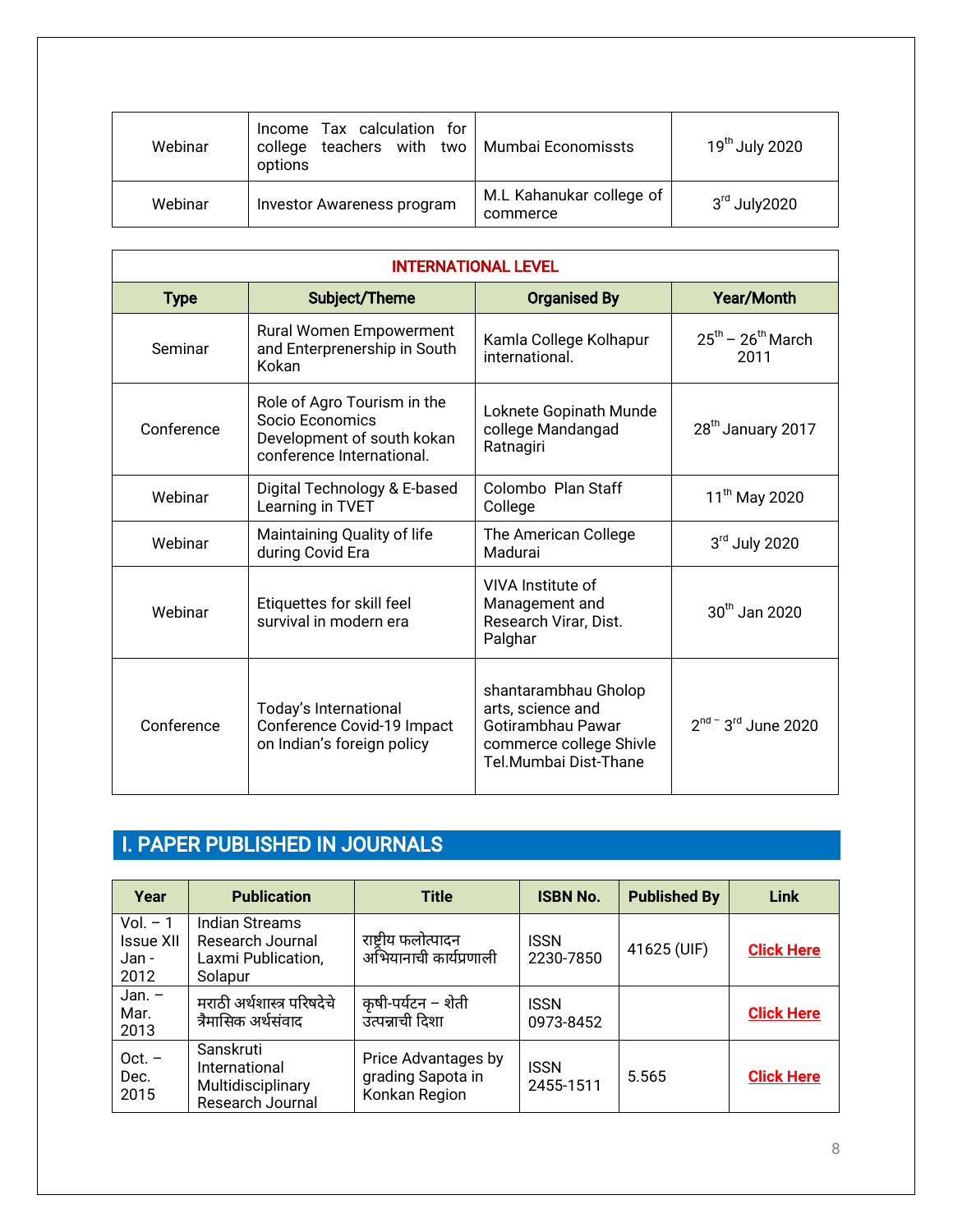|                                            | (SIMRJ)                                                           |                                                                                                 |                          |                                                |                   |
|--------------------------------------------|-------------------------------------------------------------------|-------------------------------------------------------------------------------------------------|--------------------------|------------------------------------------------|-------------------|
| Vol. 7<br><b>Issue III</b><br>Dec.<br>2017 | Review of Research                                                | An Econometric<br><b>Strategic Model for</b><br>the strengthening to<br>PACs in India.          | <b>ISSN</b><br>2249-894X | <b>UGC</b><br>Approved<br>Journal no.<br>48514 | <b>Click Here</b> |
| Dec.<br>2020                               | International Journal<br>of Creative Research<br>Thoughts (IJCRT) | Micro Finance<br>institutions during<br>and after Covid-19<br>Pandemic in<br>Kolhapur District. | <b>ISSN</b><br>2320-2882 | Peer<br>reviewed<br>Refered<br>Journal         | <b>Click Here</b> |

### J. PAPER PUBLISHED IN PROCEEDINGS

| Year                                   | <b>Title</b>                                                                       | <b>ISBN No.</b>                            | <b>Published By</b>                                                                                                        |
|----------------------------------------|------------------------------------------------------------------------------------|--------------------------------------------|----------------------------------------------------------------------------------------------------------------------------|
| Jan. 2015                              | Role of Agro Tourism in the Socio<br>Economics Development of the South<br>Konkan. | ISBN: 978-93-<br>5137-970-6                | HSM's Mohanrao<br>Patangrao Patil<br>Mahavidyalaya<br>Borgaon.                                                             |
| $29th$ Feb.<br>2020                    | Impact on Migration on rural and urban<br>area in India.                           | ISBN: 2320-2882<br>Special issue no.<br>73 | International Journal of<br>creative research<br>thoughts $(IJRT)$ –<br>International peer<br>reviewed retried<br>Journal. |
| April - June<br>2021<br>Vol.X Issue II | Welcoming the New future after Covid-<br>19 "The New Normal"                       | ISSN: 2277-5730<br>Impact Factor -<br>6399 | An International<br>multidisciplinary<br>Quarterly Research<br>Journal.<br>Journal no. 40776                               |

# K. WORK EXPERIENCE:

| no. | Institute                                    | <b>Position hold</b>   | Period  | <b>Subjects/Classes Taught</b>                        |
|-----|----------------------------------------------|------------------------|---------|-------------------------------------------------------|
| 1.  | Arts and Commerce<br>College Sakhartar       | Assistant<br>Professor | 1 Year  | Economics - T.Y.BA &<br>B.Com                         |
| 2.  | Gogate Jogalekar<br>College Ratnagiri        | Assistant<br>Professor | 6 Years | Economics - T.Y.B.Com.<br>Accounting &<br>Finance/BMS |
| 3.  | RMCET, MBA College<br>Devrukh, Ratnagiri     | Assistant<br>Professor | 2 Years | <b>MBA</b>                                            |
| 4.  | Ratnagiri School of<br>Management, Ratnagiri | Assistant<br>Professor | 2 Years | <b>MBA</b>                                            |
| 5.  | Doshi Vakil College,<br>Goregaon             | Assistant<br>Professor | 9 Years | B.A./B.Com.                                           |